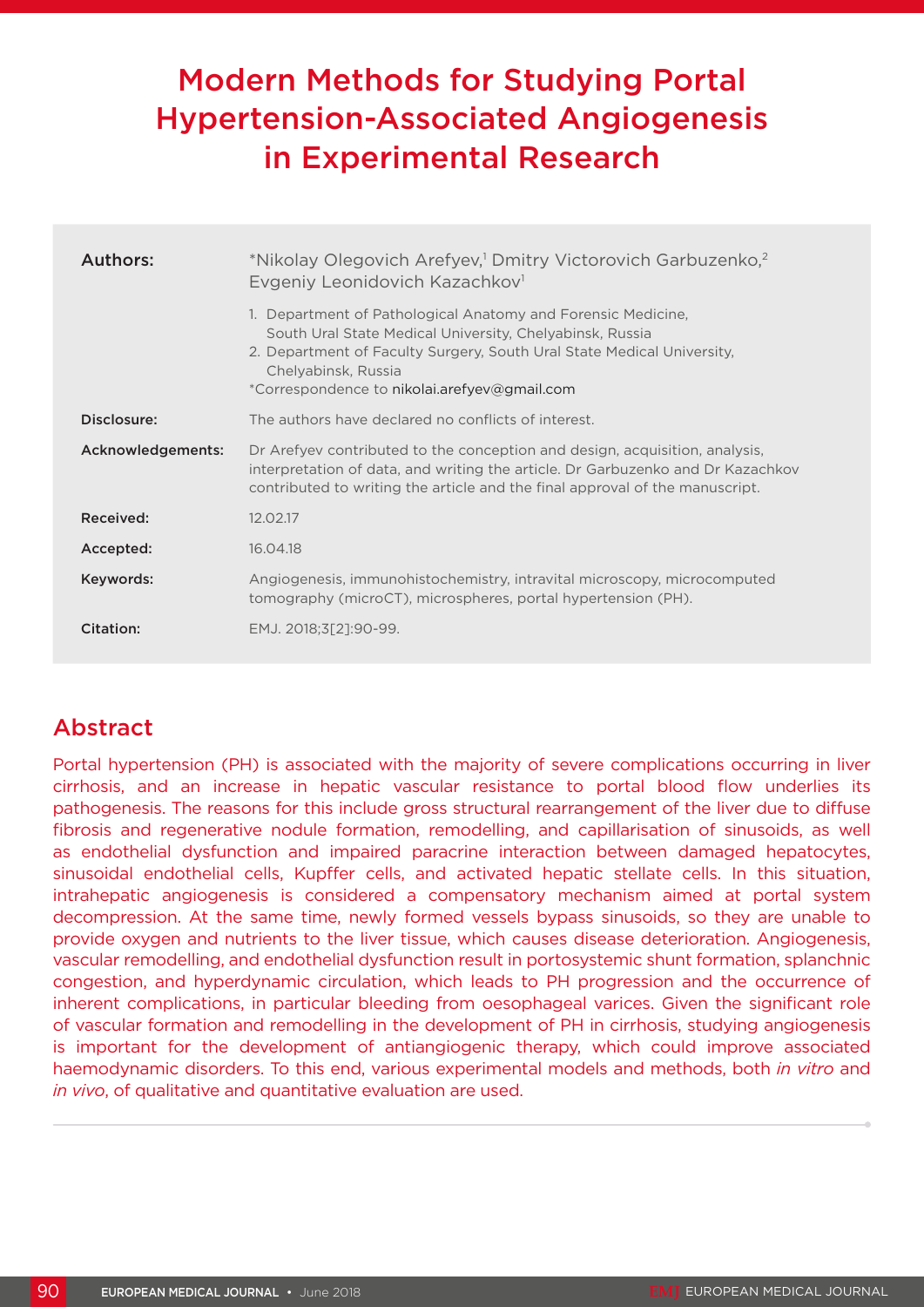### INTRODUCTION

Portal hypertension (PH) is associated with the majority of severe complications occurring in liver cirrhosis, and an increase in hepatic vascular resistance to portal blood flow underlies its pathogenesis. The reasons for this include gross structural rearrangement of the liver due to diffuse fibrosis and regenerative nodule formation, remodelling, and capillarisation of sinusoids, as well as endothelial dysfunction and impaired paracrine interaction between damaged hepatocytes, sinusoidal endothelial cells, Kupffer cells, and activated hepatic stellate cells. In this situation, intrahepatic angiogenesis is considered a compensatory mechanism aimed at portal system decompression. At the same time, newly formed vessels bypass sinusoids, so they are unable to provide oxygen and nutrients to the liver tissue, which causes disease deterioration.1 Angiogenesis, vascular remodelling, and endothelial dysfunction result in portosystemic shunt formation, splanchnic congestion, and hyperdynamic circulation, leading to PH progression and the occurrence of inherent complications, in particular bleeding from oesophageal varices.<sup>2</sup> Given the significant role of vascular formation and remodelling in the development of PH in cirrhosis, studying angiogenesis is important for the development of antiangiogenic therapy, which could improve associated haemodynamic disorders.3 To this end, various experimental models and methods, both *in vitro* and *in vivo*, of qualitative and quantitative evaluation are used.4

#### INTRAHEPATIC ANGIOGENESIS ASSAYS

Appearing simultaneously with fibrosis, intrahepatic angiogenesis causes abnormal angioarchitecture formation characteristic of cirrhosis, which is the endpoint of the disease. Therefore, evaluation of intrahepatic angiogenesis is necessary to assess disease progression and search for therapeutic targets (Table 1).<sup>5</sup>

### Scanning Electron Microscopy

Scanning electron microscopy is the traditional method for studying the three-dimensional (3D) structure of microcirculation. It is visualised by an electron beam after intravascular injection of coloured gelatin, latex, or plastic casting

material followed by tissue clearing or corrosion. Unlike tissue sections, this approach makes it possible to not only quantify vessel dimensions, intervascular distances, branching order, and luminal surface features, but also to mathematically calculate the wall shear stress.<sup>6</sup> Using scanning electron microscopy in rats with cirrhosis caused by subcutaneous injections of carbon tetrachloride (CCl<sub>4</sub>) (0.3 mL 50% CCl<sub>4</sub> diluted with oil per 100 g of body weight twice a week for 3 months), it was determined that the number of sinusoidal endothelial fenestrae decreased and the sinusoids within the regenerative nodules surrounded by fibrous septa were narrow.<sup>7</sup> In mice with biliary cirrhosis, this technique allowed for the identification of numerous blindly terminating and chaotically located sinusoids, as well as large portosystemic collaterals bypassing them and shunting blood towards the hepatic veins. The disadvantage of bile duct ligation is biloma formation, causing irregular saccular deformation of sinusoids, which presents as holes in the cast. Moreover, limitations of the casting technique include perfusion difficulties, especially for microvascular perfusion, and bloating of the sinusoids due to the injection pressure. This makes it difficult to perform a more thorough morphometric analysis of the hepatic microvasculature.<sup>8</sup>

#### Intravital Fluorescence Microscopy

Intravital fluorescence microscopy is necessary for the intravital evaluation of structural changes at the microcirculatory level in experimental cirrhosis. For this purpose, different models of cirrhosis may be used, such as bile duct ligation and subcutaneous or intraperitoneal administration of  $\text{CCI}_{4}$ .<sup>9</sup> After performing midline and subcostal incisions, the hepatic ligaments were dissected, and the left liver lobe was placed on a fixed plate to minimise respiratory movements. A fluorescent dye was injected into the jugular or tail vein, and, while tissue contrast is increased, liver microcirculation was analysed with a fluorescent microscope.

Intravital fluorescence microscopy makes it possible to visualise hepatic stellate cells due to autofluorescence of vitamin A; estimate the number of rolling and adherent leukocytes; and measure relative vascular density, the diameter and perfusion of sinusoids, and flow and volume velocity of blood.<sup>10,11</sup>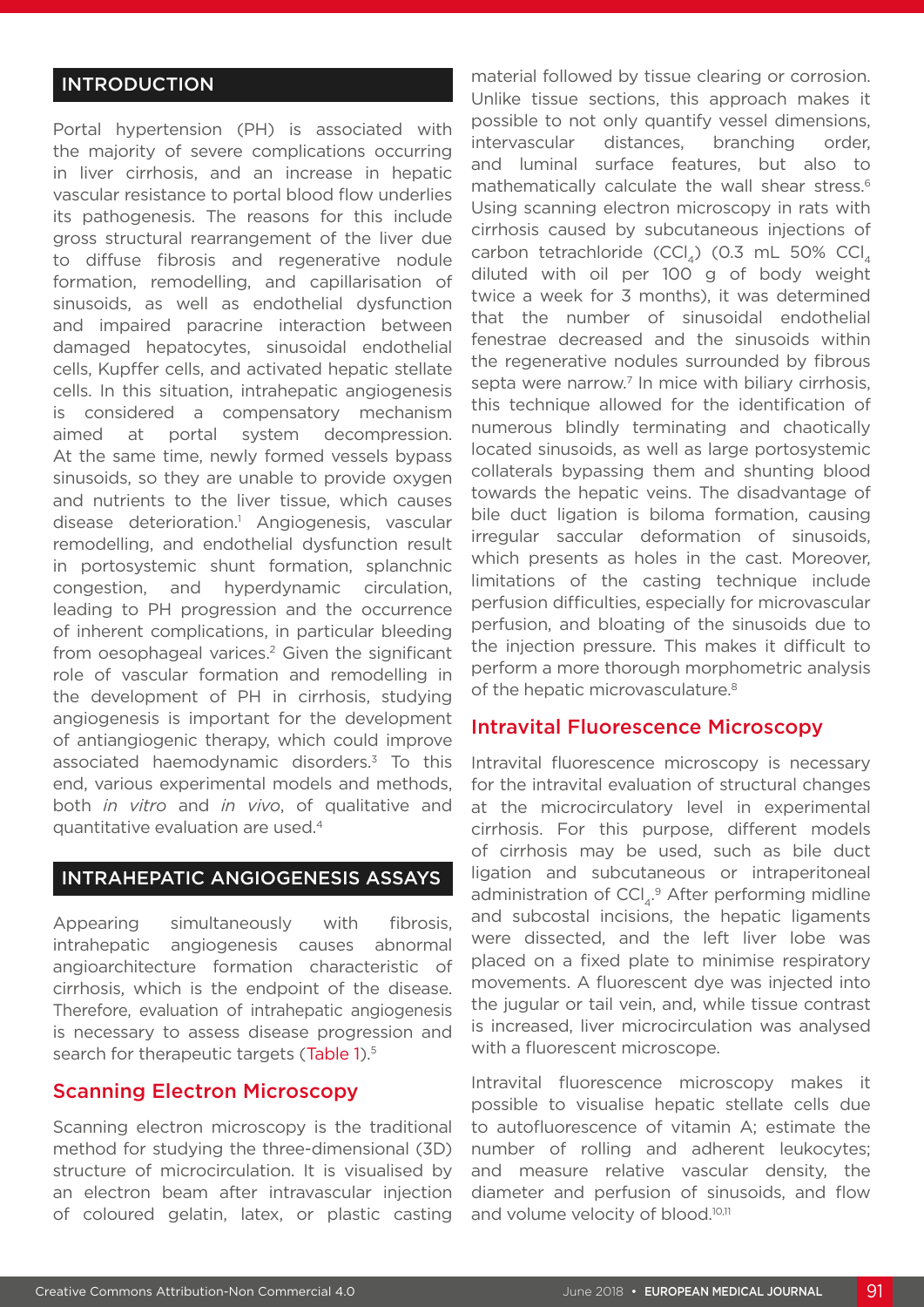#### Table 1: Advantages and disadvantages of intrahepatic angiogenesis assays.

| Assay                                                                           | Advantages                                                                                                                                                                                                                                                                                                   | <b>Disadvantages</b>                                                                                                                                                                                                                      |
|---------------------------------------------------------------------------------|--------------------------------------------------------------------------------------------------------------------------------------------------------------------------------------------------------------------------------------------------------------------------------------------------------------|-------------------------------------------------------------------------------------------------------------------------------------------------------------------------------------------------------------------------------------------|
| Scanning electron<br>microscopy.                                                | Quantification of vessel dimensions,<br>intervascular distances, branching order,<br>and luminal surface features, as well as<br>the wall shear stress.                                                                                                                                                      | Perfusion difficulties of casting materials,<br>especially for microvascular perfusion.<br>Biloma formation after bile duct ligation<br>causes holes in the cast.                                                                         |
| Intravital fluorescence<br>microscopy.                                          | Evaluation of microcirculatory structural<br>changes in vivo; hepatic stellate cells<br>visualisation; and the possibility to<br>estimate the number of rolling and adherent<br>leukocytes, relative vascular density,<br>the diameter and perfusion of sinusoids,<br>and flow and volume velocity of blood. | Visualisation of only superficial structures<br>and the technique is not capable of<br>estimating the diameter of portal venules.<br>Hard to perform if intraperitoneal injections<br>of CCI <sub>4</sub> or bile duct ligation are used. |
| Three-dimensional<br>microcomputed<br>tomography in vivo.                       | May be repeatedly conducted, thereby allowing<br>gradual monitoring.<br>Three-dimensional images of vasculature.                                                                                                                                                                                             | Resolution is relatively low; therefore,<br>it is not possible to evaluate<br>microcirculation. Perfusion difficulties<br>of casting materials.                                                                                           |
| Three-dimensional<br>microcomputed<br>tomography ex vivo.                       | Higher resolution, compared to<br>in vivo microCT; allows analysis of the<br>microcirculation, as well as large vessels;<br>and gives three-dimensional images<br>of vasculature.                                                                                                                            | Perfusion difficulties of casting materials.                                                                                                                                                                                              |
| Immunohistochemical<br>methods.                                                 | Allows the evaluation of newly formed<br>vessels without a lumen and of<br>proangiogenic factors expression.                                                                                                                                                                                                 | Analysis of microcirculation only.                                                                                                                                                                                                        |
| Confocal laser scanning<br>microscopy after<br>immunohistochemical<br>staining. | Three-dimensional images of vasculature,<br>provides a high-resolution image and<br>volumetric data on microcirculation.                                                                                                                                                                                     | Tissue shrinkage and deformation hampers<br>confocal microscopy. Limited diffusion of<br>(primary) antibody penetration.                                                                                                                  |

The maximal number and diameters of portosystemic shunts were observed 3 weeks after bile duct ligation and 12 weeks after the first administration of  $CCl<sub>4</sub>$  (0.1 mL 50% oil solution per 100 g of body weight subcutaneously twice a week for 4 months; 5% alcohol was added to drinking water).10 Fibrosis and the activated hepatic stellate cells were located in periportal areas in biliary cirrhosis and in pericentral areas in  $\text{CCI}_4$ -induced cirrhosis. The sinusoids in these regions became narrow, whereas the distance between them increased.<sup>10</sup>

Although subcutaneous CCI, administration can induce necrosis at the site of injection and should be carried out for 16 weeks, this route of administration is preferable for intravital fluorescence microscopy.10,12 In contrast to intraperitoneal injections or bile duct ligation, subcutaneous CCl, administration does not cause adhesions between the liver and the neighbouring organs that can later limit the possibility of carrying out *in vivo* studies in the abdominal cavity. Despite the fact that the

oral application of CCl<sub>4</sub> enhances mortality rate,<sup>13</sup> a modification of this technique by Proctor and Chatamra14 has been developed. The dose was individualised according to weight gain/loss of the animal in response to the previous dose. Short inhalation cycles of  $\text{CCI}_{4}$  two or three times weekly should also be considered to avoid extrahepatic damage.<sup>15</sup>

The major drawback of intravital fluorescence microscopy is that it can only visualise superficial structures; therefore, it does not give an opportunity to estimate the diameter of portal venules. This may be due to the displacement of portal tracts deeper into the tissue as a result of pericentral fibrosis.

### Three-Dimensional Microcomputed Tomography

Microcomputed tomography (microCT) provides high-resolution 3D images that are composed of two-dimensional (2D) trans-axial projections, or 'slices', of a target object. For live animal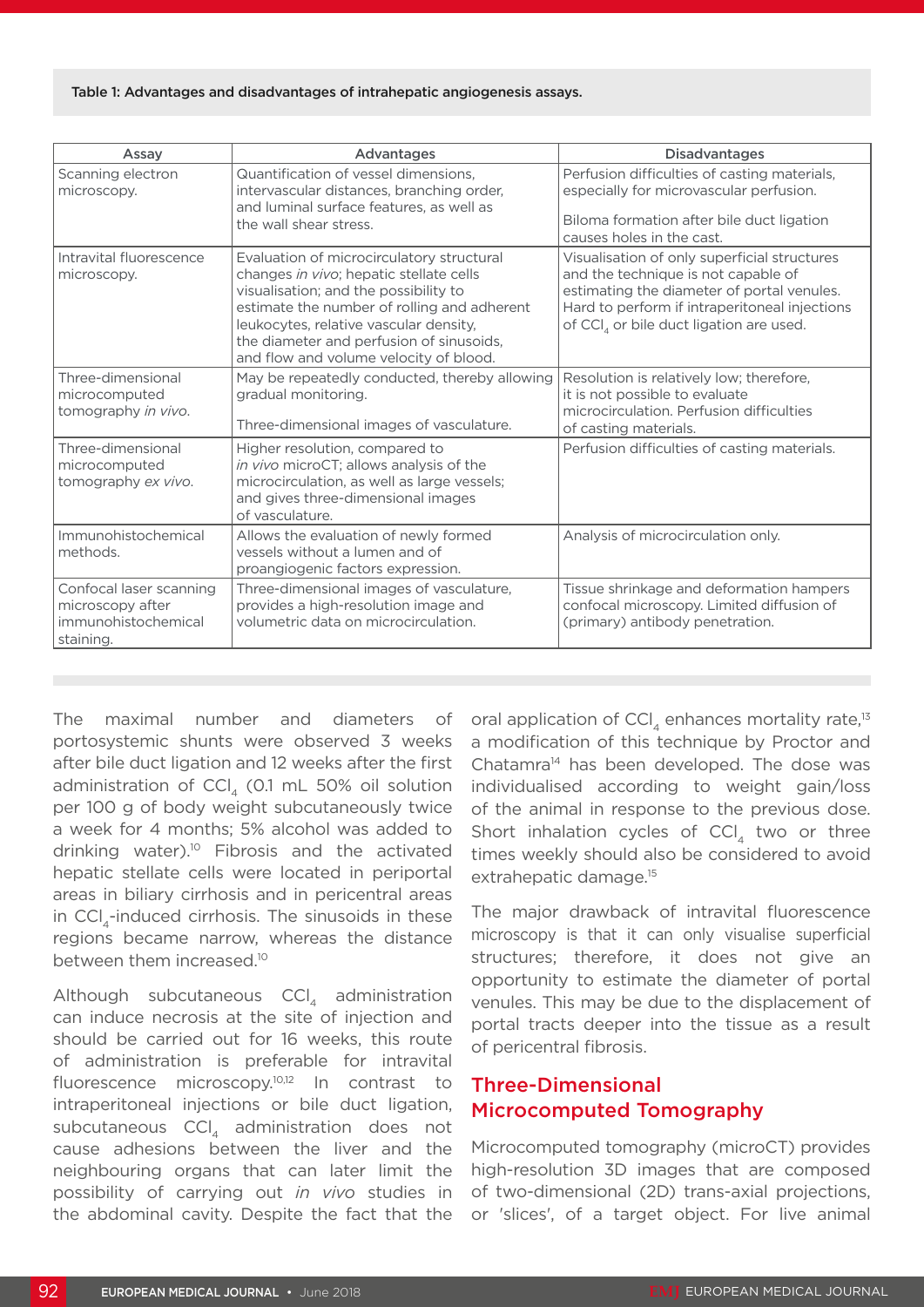imaging, the slices are obtained by rotating the emitter and detector. To evaluate microcirculation, *ex vivo* microCT requires vascular casting with contrast agents, such as microfil MV-122 and BaSO4/gelatin, whereas *in vivo* microCT can be performed with iodinated monomer-based bolus or lipid emulsion-based blood-pool contrast agents.16

Intravital microCT is performed with a dual-energy flat-panel microCT scanner before and immediately after intravenous injection of 100 μl of specially optimised iodine-based contrast agent eXIA™160XL (Binitio Biomedical Inc., Ottawa, Canada). A Feldkamp-type algorithm is used to reconstruct 2D images into 3D with a voxel size of 35x35x35 μm. The relative blood volume value determination is based on the mean brightness of the liver tissue after a contrast agent injection. The value correlates with the number of angiogenic vessels. In this way, a statistically significant increase in the relative blood volume was observed in the murine cirrhotic liver 6 weeks after the first intraperitoneal administration of CCl, (0.06 mL 50% oil solution per 100 g of body weight twice a week for 6 weeks) and 2 weeks after bile duct ligation. The advantage of the technique is that it can be conducted repeatedly, thereby allowing gradual monitoring of the process.

The merit of *ex vivo* microCT is the higher resolution image obtained.17,18 It was used in different models of cirrhosis in mice and rats. In its classical version, the inferior vena cava is crossed above the diaphragm, and the radiopaque lead oxide diluted in a liquid silicone polymer (microfil) was injected into the portal vein at the rate of 8–10 mL/min and at a pressure of 10–12 mmHg; or alternatively, injection into the heart at a pressure not higher than that of the artery, this is carried out using an automatic pump. The specimens are kept at 4°C for 12 hours. Subsequently, the liver is taken, cut into lobes, fixed in formalin, and then dehydrated in increasing concentrations of a glycerol aqueous solution at 24-hour intervals. Using a microCT scanner and the special computer processing algorithm, 3D images of the intrahepatic microvasculature are obtained and then analysed using software.<sup>19</sup>

MicroCT *ex vivo* makes it possible to estimate the ratio of vascular volume to total liver volume and enables precise analysis of the branching of medium and large hepatic vessels. They are

detected in the liver, particularly at the periphery, 6 weeks after the first intraperitoneal injection of CCl, (0.06 mL 50% oil solution per 100 g of body weight twice a week for 6 weeks) and 21 days after bile duct ligation. By Week 4 of biliary cirrhosis development, the vascular volume increased one and a half times and the number of branches doubled,20 which reflected the severity of angiogenesis.<sup>21</sup>

The limitations of the technique include perfusion difficulties, especially for microcirculatory perfusion, and the reactivity of casting resins with other chemical compounds and surrounding tissue. Moreover, dual casting, which is necessary for contrast-based differentiation between venous and arterial systems, is not possible. This is due to the presence of shunts between the hepatic arterioles and portal venules, functioning as a one-way valve that allows blood to flow only from the arterial to venous system.22 To overcome this shortcoming, Peeters et al.<sup>23</sup> sequentially injected yellow or blue contrast agents, PU4ii, into the abdominal aorta or portal vein, respectively, after clamping the thoracic aorta and renal arteries. In order to prevent damage to the microvessels by the pumped substance, a polyethylene drainage tube was installed into the inferior vena cava through the right atrium. The thoracic section of the inferior vena cava, the abdominal aorta, and the portal vein were clamped to eliminate leakage of the substance during polymerisation. After 72 hours, the casted liver was macerated using a 25% potassium hydroxide bath for 5 days. The vascular replica was then flushed with distilled water and laid to dry under a vented hood for a further 5 days. MicroCT with 3D reconstruction was performed with a resolution of 1.89 μm for microcirculation and 40 μm for larger vessels. To morphologically analyse microcirculation, a sample with the dimensions 350х350х200 μm was virtually dissected in between portal triads. The average radius of the sinusoidal vessels, branch length, tortuosity, and porosity (the total sinusoidal volume divided by the volume of its envelope) of the vascular network was assessed with the in-house developed software. Using this technique in animals with macronodular cirrhosis induced by thioacetamide (first, 0.03% thioacetamide was added to drinking water, and then the concentration was adapted every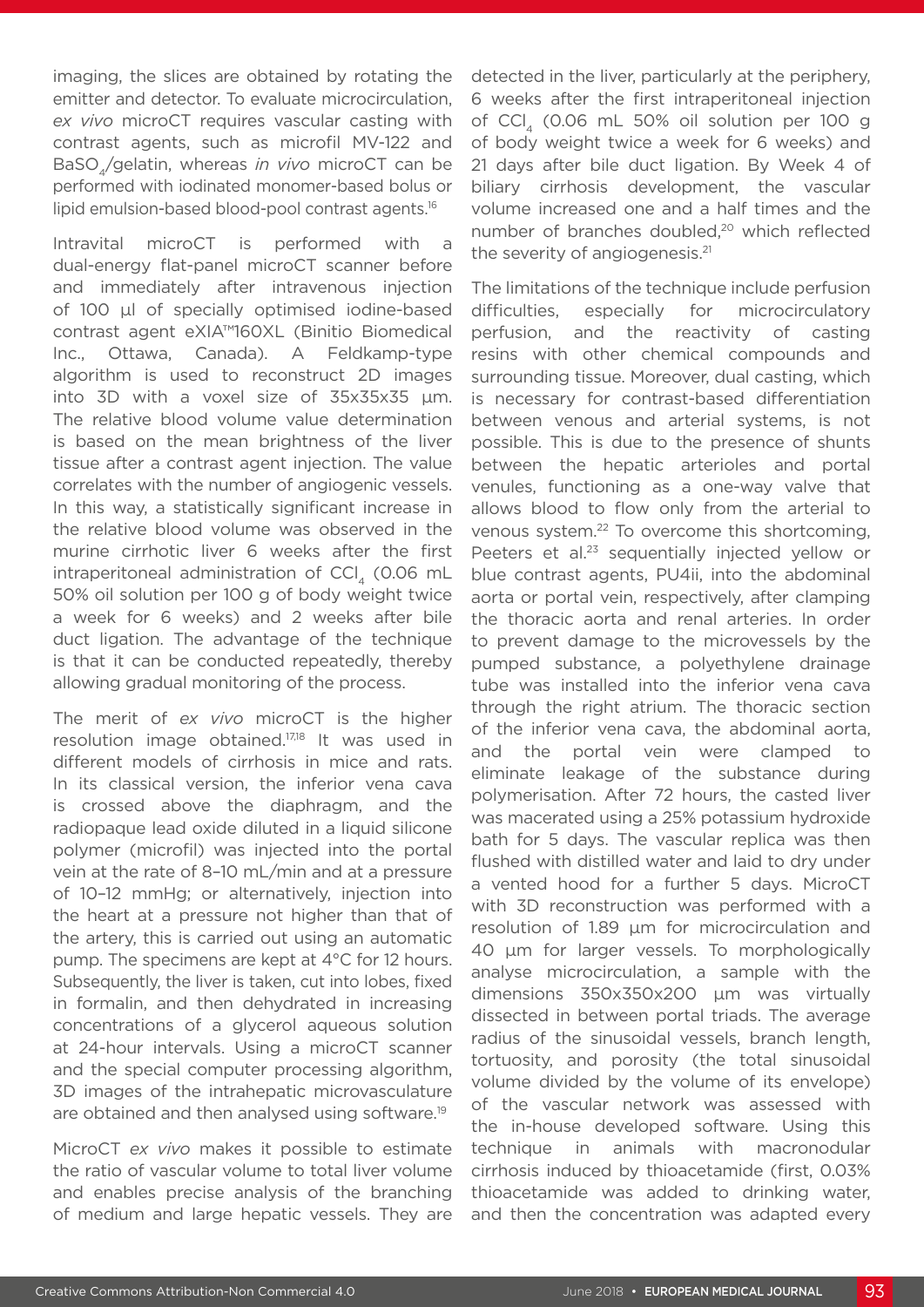week for 18 weeks to keep body weight within a 250–300 g range), these authors have identified the compression of the hepatic venules and an increase in the diameter of the hepatic artery.<sup>24</sup>

### Immunohistochemical Methods

Intravascular injection of contrast agents only revealed the structure of functioning vessels. Immunohistochemical staining of tissue sections is used for a more accurate evaluation of the newly formed vessels, including the nascent capillaries without a lumen. The most common specific markers are vascular endothelial growth factor (VEGF) and membrane proteins CD31 and CD34 for endothelial cell detection. In particular, VEGF and angiopoietin-1 expression shows an increase in intrahepatic vascular density in rats with biliary cirrhosis.21 Immunofluorescence is a variant of immunohistochemical staining. It requires the use of secondary antibodies such as streptavidin conjugated with carbocyanine CY2.25

Confocal laser scanning microscopy after immunohistochemical staining makes it possible to study 3D structures with a resolution of up to 0.2 μm. This technique is based on improved protocols for the chemical purification of samples allowing a dye and photons to penetrate deeper into tissue before and after immunohistochemistry.26,27 Subsequent confocal laser scanning provides detailed volumetric data on microcirculation at a voxel size of 0.63x0.63x1.40 μm. The data are processed by a specially developed software (DeLiver). In a study involving rats with thioacetamideinduced cirrhosis, a decrease in mean radius and porosity as well as an increase in tortuosity and length of sinusoids were determined using this technique.<sup>24</sup>

#### EXTRAHEPATIC ANGIOGENESIS ASSAYS

Violations of organ and systemic haemodynamics and portosystemic collateral circulation in PH begin with splanchnic vasodilation and neovascularisation, which are caused by hypoxia of the small intestinal mucosa with the participation of proinflammatory cytokines, chemokines, and angiogenic factors such as VEGF, platelet-derived growth factor, phosphatidylinositol glycan anchor biosynthesis class F, and others. Portosystemic shunts become clinically significant when in the

presence of gastro-oesophageal varices, the rupture of which leads to life-threatening bleeding. It was traditionally thought that these varices are formed when increased portal pressure causes the opening of pre-existing vessels in the areas of embryonic communication between the portal and systemic circulation. This paradigm was challenged by Fernandez et al.,<sup>28</sup> who first reported that portosystemic collaterals in PH are formed due to active angiogenesis (Table 2).

### Intravital Microscopy of The Small Bowel Mesentery

Intravital microscopy enables imaging of structural changes of microvasculature, vascular permeability, and mesenteric vascular density, which characterises splanchnic angiogenesis. After performing a midline laparotomy, a small intestinal loop was exteriorised, placed on a heated plexiglas plate, and continuously superfused with an Earle's balanced salt solution to prevent dehydration. Observations were carried out with the Axiotech Vario 100HD microscope (Carl Zeiss AG, Oberkochen, Germany) equipped with water immersion objectives (x10 and x40). The obtained image was recorded for the subsequent computer analysis. This enabled study of all the types of mesenteric microvessels and calculation of their density, which is defined as the ratio of a vessel's length to the area it occupies.<sup>29</sup> Epifluorescence microscopy is used to measure vascular permeability. After the selection of a venular segment with a diameter of 20–40 mm and an unbranched length of about 150 mm, fluorescent isothiocyanate-bovine serum albumin was injected intravenously. As the intraluminal grey scale value fell, the perivascular grey scale value rose when the fluorescent isothiocyanatebovine serum albumin molecule leaked through the vascular wall, quantified using black and white image and taking black for 0 and white for 255.

Intravital microscopy revealed an increased vascular density and gross disturbance of the mesenteric microcirculation in rats with PH induced by partial portal vein ligation (PPVL) and in rats with biliary cirrhosis. Moreover, the changes in the latter were more significant, which may be due to the time required for cirrhosis development. In addition, vascular permeability was significantly increased in these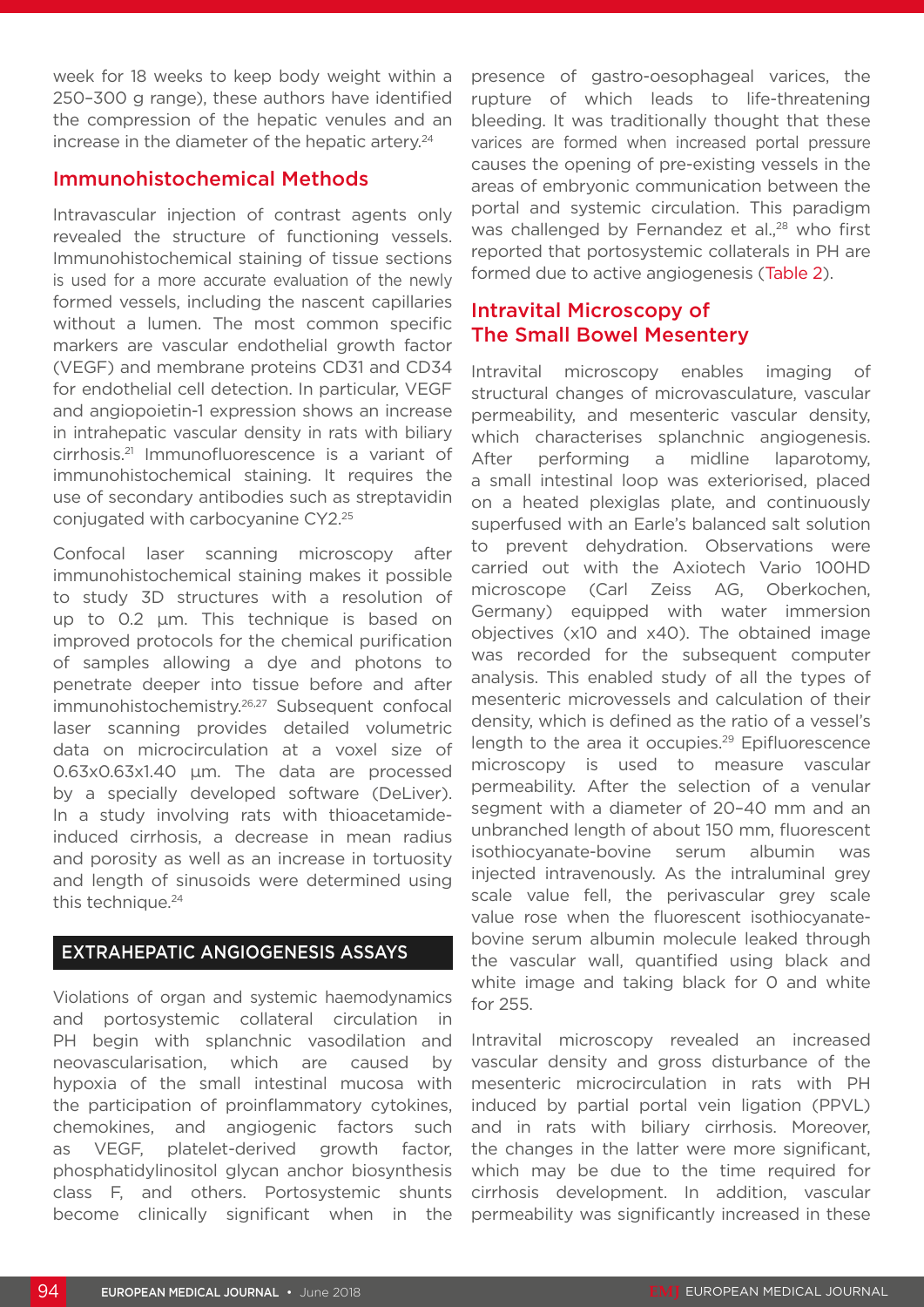animals, in contrast to permeability in animals with extrahepatic PH. This is explained by the higher levels of endothelial nitric oxide synthases and VEGF.30

In addition to the aforementioned uses, intravital microscopy is used to quantify adhesion and rolling of leukocytes, a well-known hallmark of inflammation, which in turn leads to angiogenesis. In particular, in rats with cirrhosis induced by  $\text{CCI}_4$  (0.04 mL administered<br>intragastrically and increased weekly in intragastrically and increased weekly in increments of 0.04 mL to a maximum dose of 0.4 mL; 35 mg/100 mL phenobarbital was added to drinking water once 2 weeks before the first administration of  $\text{CCI}_4$ ), the index of leukocyte-endothelial interaction was increased in the microcirculation of the liver and small bowel mesentery.<sup>31</sup> The disadvantage of this method is the need for surgical intervention and extraction of the mesentery from the abdominal cavity. This causes a rapid and pronounced increase in the number of leukocyte rolling in response to partial degranulation of perivascular

mast cells and endothelium expression of P-selectin in a matter of minutes.<sup>32</sup>

### The Requirements for the Analysis of Microcirculation Images Obtained with Intravital Microscopy

Intravital microscopy requires video recording for the analysis of microvasculature. It is recommended that the following requirements are met:<sup>33</sup>

- **>** At least three, or preferably five, arbitrary regions of microcirculation should be included in the analysis.
- **>** Optical magnification should be x10 for microcirculation imaging in small laboratory animals.
- **>** It is necessary to avoid pressure artifacts occurring when a microscope objective contacts the region of interest; excess pressure applied to the area may collapse the microcirculation and stop venous blood flow.

| Assay                                                                        | Advantages                                                                                                                                                                                          | <b>Disadvantages</b>                                                                                                                                             |
|------------------------------------------------------------------------------|-----------------------------------------------------------------------------------------------------------------------------------------------------------------------------------------------------|------------------------------------------------------------------------------------------------------------------------------------------------------------------|
| Intravital microscopy<br>of the small bowel<br>mesentery.                    | Enables imaging of structural changes of<br>microvasculature, vascular permeability,<br>adhesion and rolling of leukocytes, and<br>mesenteric vascular density.                                     | The need for surgical intervention,<br>which limits repeated procedures<br>because of adhesions formation. Rapid<br>increase in the number of leukocyte rolling. |
| Teflon rings implantation.                                                   | Corresponds to an in vivo situation with an<br>intact circulation, enables the evaluation<br>of newly formed vessels without a lumen,<br>and the evaluation of proangiogenic<br>factors expression. | The need for surgical intervention.                                                                                                                              |
| Immunohistochemical<br>methods.                                              | Evaluation of newly formed vessels<br>without a lumen and of proangiogenic<br>factors expression.                                                                                                   | Analysis of microcirculation only.                                                                                                                               |
| Scanning electron<br>microscopy.                                             | Quantification of vessel dimensions.<br>intervascular distances, branching order<br>and luminal surface features, as well as<br>the wall shear stress.                                              | Perfusion difficulties of casting materials,<br>especially for microvascular perfusion.                                                                          |
| Microsphere technique.                                                       | Evaluation of total shunting degree,<br>as well as splenorenal shunting.                                                                                                                            | The need for laboratory animals.                                                                                                                                 |
| Three-dimensional<br>micro-single-photon<br>emission computed<br>tomography. | Serial measurements of<br>portosystemic shunting                                                                                                                                                    | Requires the use of radioactive material.                                                                                                                        |
|                                                                              | Three-dimensional imaging in vivo.                                                                                                                                                                  |                                                                                                                                                                  |
|                                                                              | Pre-interventional measurement of<br>portosystemic shunting that is important<br>for selection of animals with similar<br>baseline characteristics in studies<br>evaluating antiangiogenic therapy. |                                                                                                                                                                  |

Table 2: Advantages and disadvantages of extrahepatic angiogenesis and portosystemic shunting assays.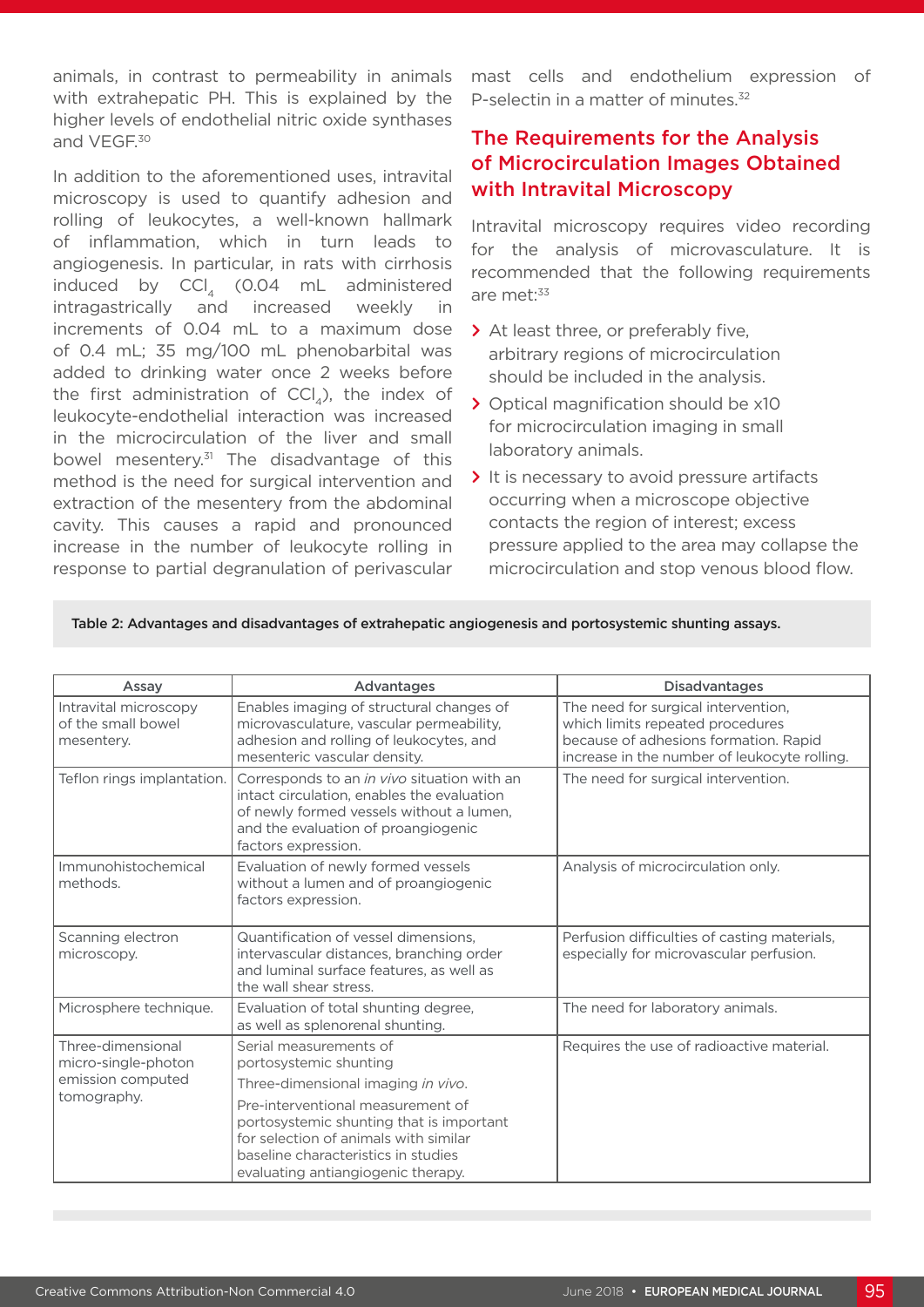**>** Video images should be stored in full size without compression to the form of DV-AVI files in order to provide the possibility of computer frame-by-frame analysis. The optimal video recording time is 20 seconds.

A report on the analysis of images obtained with intravital microscopy must include the following parameters calculated for all vessels and capillaries separately:

- **>** Total vascular density and perfused vessel density, which are calculated as the ratio of total vessel length to image area.
- **>** Proportion of perfused vessels expressed as a percentage.
- **>** Microvascular flow index.
- **>** Heterogeneity index, which is calculated as the ratio of the difference between the maximum and minimum blood flow velocity to its average velocity in the five selected areas of an image.

Calculations can be made directly by the researcher using semiquantitative scales for visual evaluation.34,35 For a more accurate analysis of the required parameters, the CapImage software is used. It was specially developed for intravital microscopy.36

## *In Vivo* Evaluation of Angiogenesis in the Small Bowel Mesentery by Implantation of Teflon Rings

Implantation of Teflon rings is another technique for intravital evaluation of angiogenesis of the small bowel mesentery in PH. The rings have a diameter of 7 mm, a height of 3 mm, and an internal diameter of 5 mm. The rings are placed into polyester mesh bags and filled with a mixture of bovine Type I collagen and bovine serum albumin. After performing a midline incision and PPVL, the rings were implanted between the two mesenteric membranes and fixed with single sutures in rats. After 16 days, the rats were euthanised, the implant was removed, fixed in a 4% formaline, and paraffinised. Then, 3-μm-thick tissue sections were prepared. The tissue was stained for further video morphometry and vascular density calculation. This technique makes it possible to determine the number of vessels and the mechanisms of their formation.<sup>37</sup>

#### Immunofluorescence Assay

Vascular network imaging can be carried out by immunological reaction of fluorescent antibodies with membrane proteins of endothelial cells. Anti-CD31 and anti-VEGF antibodies are most often used for these purposes.<sup>38,39</sup> The small intestinal wall or its mesentery was washed in sodium phosphate buffer, dried on gelatincoated slides, and fixed in 100% methanol at -20°C for 30 minutes. The sections were then incubated with the corresponding primary murine anti-rat antibodies at 4°C for 12 hours. Streptavidin conjugated with carbocyanine CY2 was used as a secondary antibody. It was applied at room temperature and held for 1 hour. The image obtained after fluorescence microscopy may be analysed using ImageJ software.<sup>40</sup> An alternative technique consists of the fixation of frozen sections in acetone at -20°C for 10 minutes. After which, the tissue is blocked with 5% bovine serum albumin solution for 45 minutes.41 Besides CD31, endothelial cell identification is possible with the use of BSI-lectin. Perivascular cell markers include Neural/glial antigen 2, desmin, α-smooth muscle actin, platelet-derived growth factor receptor-β, and Class III β-tubulin.42

#### Immunohistochemical Staining

Immunohistochemical staining is performed to study not only intrahepatic but also extrahepatic angiogenesis, including angiogenesis in the small bowel mesentery and the gastric wall. The presence of angiogenesis in the small bowel mesentery was confirmed by numerous experimental studies in laboratory animals with different PH models.43

Tissue oxidative stress, which occurs in PH, aggravates the pathophysiological changes that occur in the gastric wall. The oxidative stress is detected by the reaction of antibodies with metabolites that arise during free radical oxidation, such as nitrotirozine. In particular, an increased expression of endothelial nitric oxide synthases, VEGF, and nitrotyrosine was found in the gastric wall of rats with prehepatic PH induced by PPVL, indicating the presence of stimuli for further development of collateral circulation.44

Aperio<sup>45</sup> or the CAIMAN algorithm<sup>46</sup> may be used to calculate the number of vessels on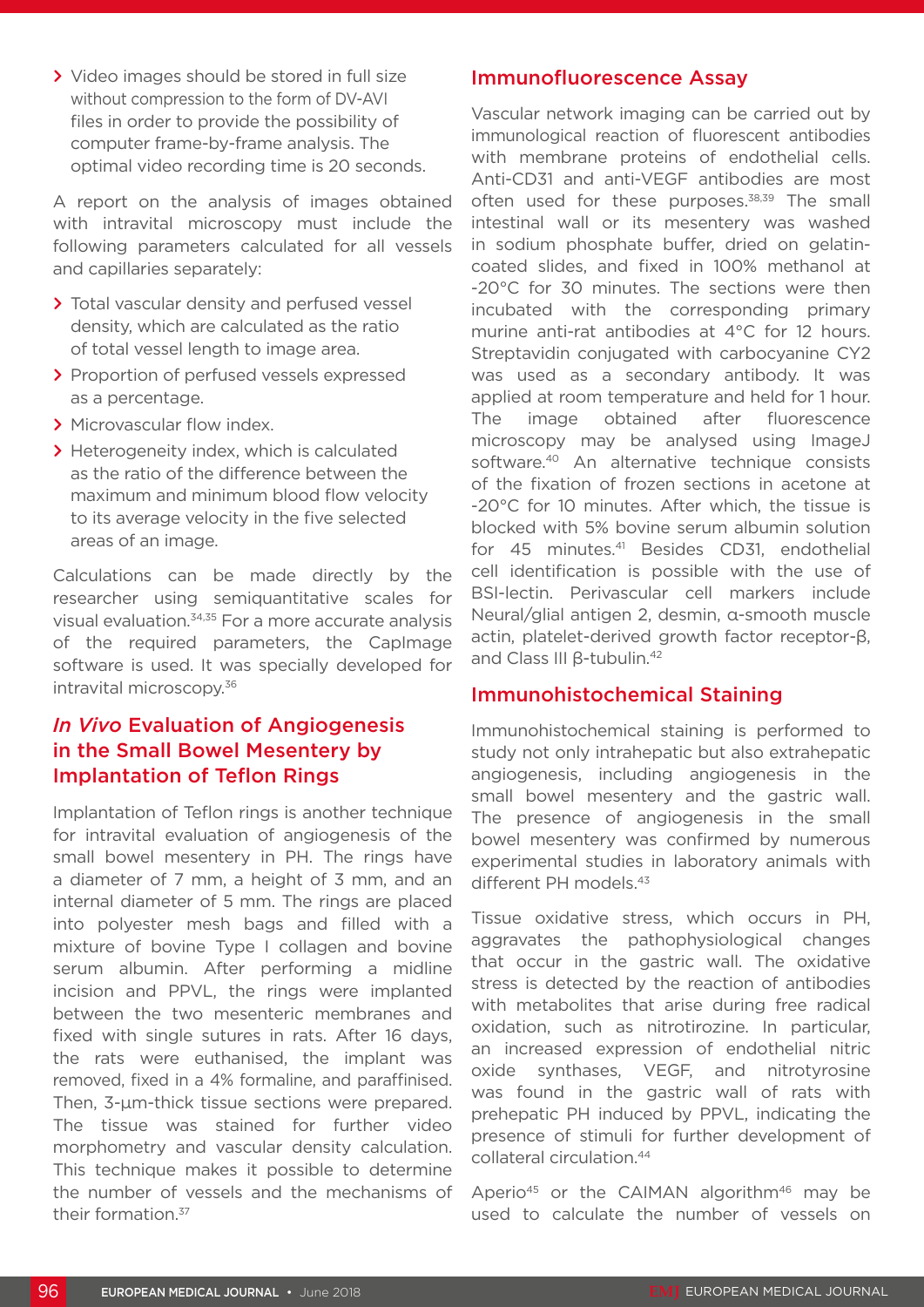images of immunohistochemically stained samples. The programme called AngioPath can quantify microvessels and determine the size and shape of all vessels as well as each vessel individually. As such, it is an important tool for characterising angiogenesis.47

#### Scanning Electron Microscopy

Scanning electron microscopy of vascular casts is helpful for imaging of the splanchnic vascular network's 3D structure with its subsequent quantitative analysis. The technique was used in animals with PPVL and biliary cirrhosis and revealed the presence of newly formed tortuous vessels serving as shunts between the branches of the inferior vena cava and the portal vein. In addition, holes were found in the walls of some capillaries, serving as a sign of intussusceptive angiogenesis, which is one of the two known types of microvessel growth.<sup>8</sup>

### ASSESSMENT OF PORTOSYSTEMIC SHUNTING

### Portosystemic Shunting Assay Using Microspheres

In 1981, Chojkier and Groszmann<sup>48</sup> proposed to use 51Cr-labelled microspheres to assess the degree of portosystemic shunting. The modification of Choikier and Groszmann's<sup>48</sup> technique through the use of colour polystyrene fluorescent microspheres has become widespread at the present time, because this technique excludes any contact with the dangerous radioactive material and maintains accuracy.49

Approximately 30,000 yellow microspheres (15 μm in diameter) are slowly injected into the spleen. An injection of microspheres of a different colour into the ileocolic vein should be completed for a more detailed haemodynamic assessment of total shunting from the splanchnic area.50 The liver and lungs of the animal models were removed and placed in centrifuge tubes. Approximately 3,000 blue microspheres were added as an internal control. The tissue was digested in unilocular potassium hydroxide at 60°C for 12 hours and then sonicated. After centrifugation, the supernatant was removed and the pellets were washed once in 10% Triton X-100 solution and twice in acidified ethanol. The precipitate containing microspheres was dried for 12 hours, diluted in acidified Cellosolve™ acetate (The Dow Chemical Company, Midland, Michigan, USA), and the number of microspheres was counted using a spectrophotometer. A haemocytometer and an epifluorescent microscope are also adequate for this procedure.51 The degree of portosystemic shunting is calculated as the ratio of the number of pulmonary microspheres to their sum in the lungs and liver.<sup>52</sup>

The microsphere technique confirmed that portosystemic collaterals had started forming in rats with PH 2 days after PPVL and became fully developed on Day 7 post PPVL.<sup>28</sup> At the same time, portosystemic collaterals developed later in rats with biliary cirrhosis. Therefore, it is expedient to evaluate them 1 month after bile duct ligation.<sup>53</sup>

### Three-Dimensional Micro-Single-Photon Emission Computed Tomography

Since a significant disadvantage of the microsphere method is the need to use laboratory animals, micro-single-photon emission computed tomography (3D micro-SPECT) with technetium (99mTc) macro aggregated albumin was developed as an alternative. It provides a possibility of conducting serial measurements of portosystemic shunting at different time points after the creation of a model. <sup>99m</sup>Tc macro aggregated albumin particles are injected into the splenic pulp; accumulation of the particles in the liver and lungs is determined by using colour scales and computer processing.

3D micro-SPECT was used in mice with PPVL and biliary cirrhosis. The results correlated with the results obtained by using <sup>51</sup>Cr-labelled microspheres, and there were no lethality or changes in animals' behaviour after its reusing on the 8th, 12th, and 15th day after the model creation.54

## FUTURE INSIGHTS INTO ANTIANGIOGENIC THERAPY IN PORTAL HYPERTENSION

Advances in understanding the pathogenesis of PH in cirrhosis stimulated the development of new methods for its pharmacotherapy.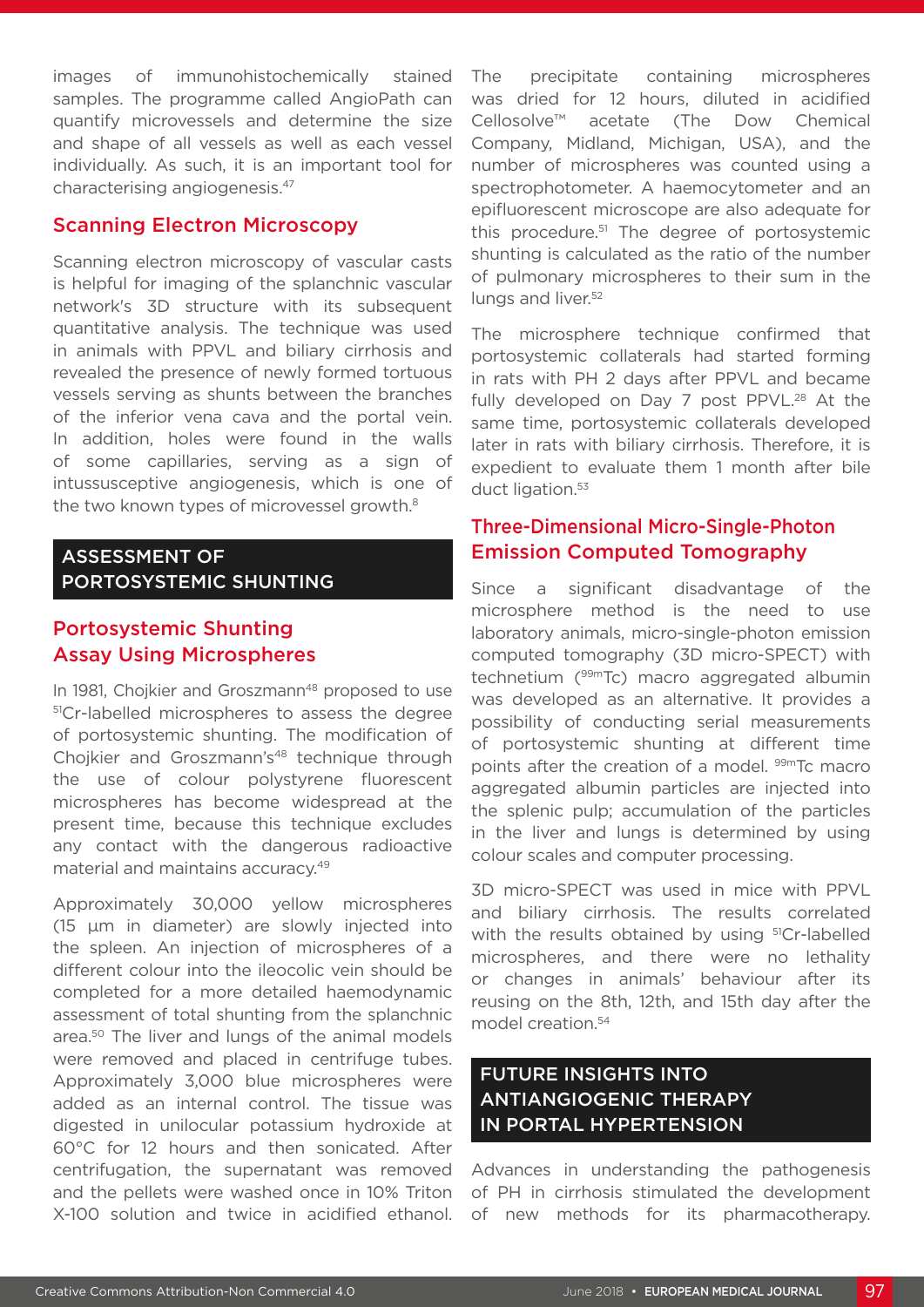β-adrenoblockers are not recommended for use during the subclinical stage of the disease, while aetiotropic and pathogenetic treatment is reasonable.<sup>55</sup> It may affect, for example, fibro and angiogenesis in the liver (tyrosine kinase  $inhibitors<sup>56</sup>$  and statins<sup>57</sup>), as well as angiogenesis that underlies portosystemic shunts formation (tyrosine kinase inhibitors,<sup>58</sup> somatostatin and its analogs,<sup>59</sup> and N-acetylcysteine,<sup>53</sup> among others). This approach, as a part of the complex correction of pathophysiological mechanism contributing to the development of PH, may be the key to success in preventing related complications.

### **CONCLUSION**

The application of modern techniques for studying angiogenesis in experimental research made it possible to establish the important role of new vessel formation in PH pathogenesis. Despite the initially compensatory function, angiogenesis leads to the progression of PH inherent haemodynamic disturbances. The development of antiangiogenic therapy, which would be selectively directed to unusually growing newly formed vessels, may be a promising direction in the treatment of PH and associated complications.

#### References

- 1. Garbuzenko DV et al. Mechanisms of adaptation of the hepatic vasculature to the deteriorating conditions of blood circulation in liver cirrhosis. World J Hepatol. 2016;8(16):665-72.
- Garbuzenko DV et al. Restructuring of the vascular bed in response to hemodynamic disturbances in portal hypertension. World J Hepatol. 2016;8(36):1602-9.
- 3. Rosmorduc O. Antiangiogenic therapies in portal hypertension: A breakthrough in hepatology. Gastroenterol Clin Biol. 2010; 34(8-9):446-9.
- 4. Abraldes JG et al. Animal models of portal hypertension. World J Gastroenterol. 2006;12(41):6577-84.
- 5. Fernández M et al. Angiogenesis in liver disease. J Hepatol. 2009;50(3):604-20.
- 6. McDonald DM, Choyke PL. Imaging of angiogenesis: From microscope to clinic. Nat Med. 2003;9(6):713-25.
- 7. Takashimizu S et al. Effect of endothelin A receptor antagonist on hepatic hemodynamics in cirrhotic rats. Implications for endothelin-1 in portal hypertension. Tokai J Exp Clin Med. 2011;36(2):37-43.
- 8. Van Steenkiste C et al. Vascular corrosion casting: Analyzing wall shear stress in the portal vein and vascular abnormalities in portal hypertensive and cirrhotic rodents. Lab Invest. 2010;90(11):1558-72.
- 9. Niggemann P et al. A comparative study of the microcirculatory changes in the developing liver cirrhosis between the central and peripheral parts of the main lobe in mice. Hepatol Res. 2004;28(1):41-8.
- 10. Vanheule E et al. An intravital microscopic study of the hepatic microcirculation in cirrhotic mice models: Relationship between fibrosis and angiogenesis. Int J Exp Pathol. 2008;89(6):419-32.
- 11. Yang YY et al. Thalidomide decreases intrahepatic resistance in cirrhotic rats. Biochem Biophys Res Commun. 2009;380(3):666-72.
- 12. Yanguas SC et al. Experimental models of liver fibrosis. Arch Toxicol. 2016;90(5):1025-48.
- 13. Liedtke C et al. Experimental liver fibrosis research: Update on animal models, legal issues and translational aspects. Fibrogenesis Tissue Repair. 2013;6:19.
- 14. Proctor E, Chatamra K. High yield micronodular cirrhosis in the rat. Gastroenterology. 1982;83:1183-90.
- 15. Domenicali M et al. A novel model of CCl4-induced cirrhosis with ascites in the mouse. J Hepatol. 2009;51(6): 991-9.
- 16. Boerckel JD et al. Microcomputed tomography: Approaches and applications in bioengineering. Stem Cell Res Ther. 2014;5(6):144.
- 17. Ehling J et al. CCL2-dependent infiltrating macrophages promote angiogenesis in progressive liver fibrosis. Gut. 2014;63(12):1960-71.
- 18. Bartneck M et al. Histidine-rich glycoprotein promotes macrophage activation and inflammation in chronic liver disease. Hepatology. 2016;63(4):1310-24.
- 19. Jorgensen SM et al. Threedimensional imaging of vasculature and parenchyma in intact rodent organs with X-ray micro-CT. Am J Physiol. 1998;275(3 Pt 2):H1103-14.
- 20. Thabut D et al. Complementary vascular and matrix regulatory pathways underlie the beneficial mechanism of action of sorafenib in liver fibrosis. Hepatology. 2011;54(2):573-85.
- 21. Lin HC et al. Beneficial effects of dual vascular endothelial growth factor receptor/fibroblast growth factor receptor inhibitor brivanib

alaninate in cirrhotic portal hypertensive rats. J Gastroenterol Hepatol. 2014;29(5):1073-82.

- 22. Kline TL et al. Anatomy of hepatic arteriolo-portal venular shunts evaluated by 3D micro-CT imaging. J Anat. 2014;224(6):724-31.
- 23. Peeters G et al. A multilevel framework to reconstruct anatomical 3D models of the hepatic vasculature in rat livers. J Anat. 2017;230(3): 471-83.
- 24. Peeters G et al. Quantitative analysis of hepatic macro- and microvascular alterations during cirrhogenesis in the rat. J Anat. 2018;232(3):485-96.
- 25. Hsu SJ et al. The beneficial effects of curcumin in cirrhotic rats with portal hypertension. Biosci Rep. 2017;37(6).
- 26. Renier N et al. iDISCO: Simple, rapid method to immunolabel large tissue samples for volume imaging. Cell. 2014;159:896-910.
- 27. Susaki EA et al. Whole-brain imaging with single-cell resolution using chemical cocktails and computational analysis. Cell. 2014;157:726-39.
- 28. Fernandez M et al. Anti-VEGF receptor-2 monoclonal antibody prevents portal-systemic collateral vessel formation in portal hypertensive mice. Gastroenterology. 2004;126:886-94.
- 29. Arefyev NO et al. Changes in the microvasculature of small bowel mesentery in rats with prehepatic portal Hypertension: The preliminary study in vivo. Abdomen. 2017;4:e1580.
- 30. Geerts AM et al. Increased angiogenesis and permeability in the mesenteric microvasculature of rats with cirrhosis and portal hypertension: An *in vivo* study. Liver Int. 2006;26:889-98.
- 31. Maksan SM et al. Disturbance of hepatic and intestinal microcirculation in experimental liver cirrhosis. World